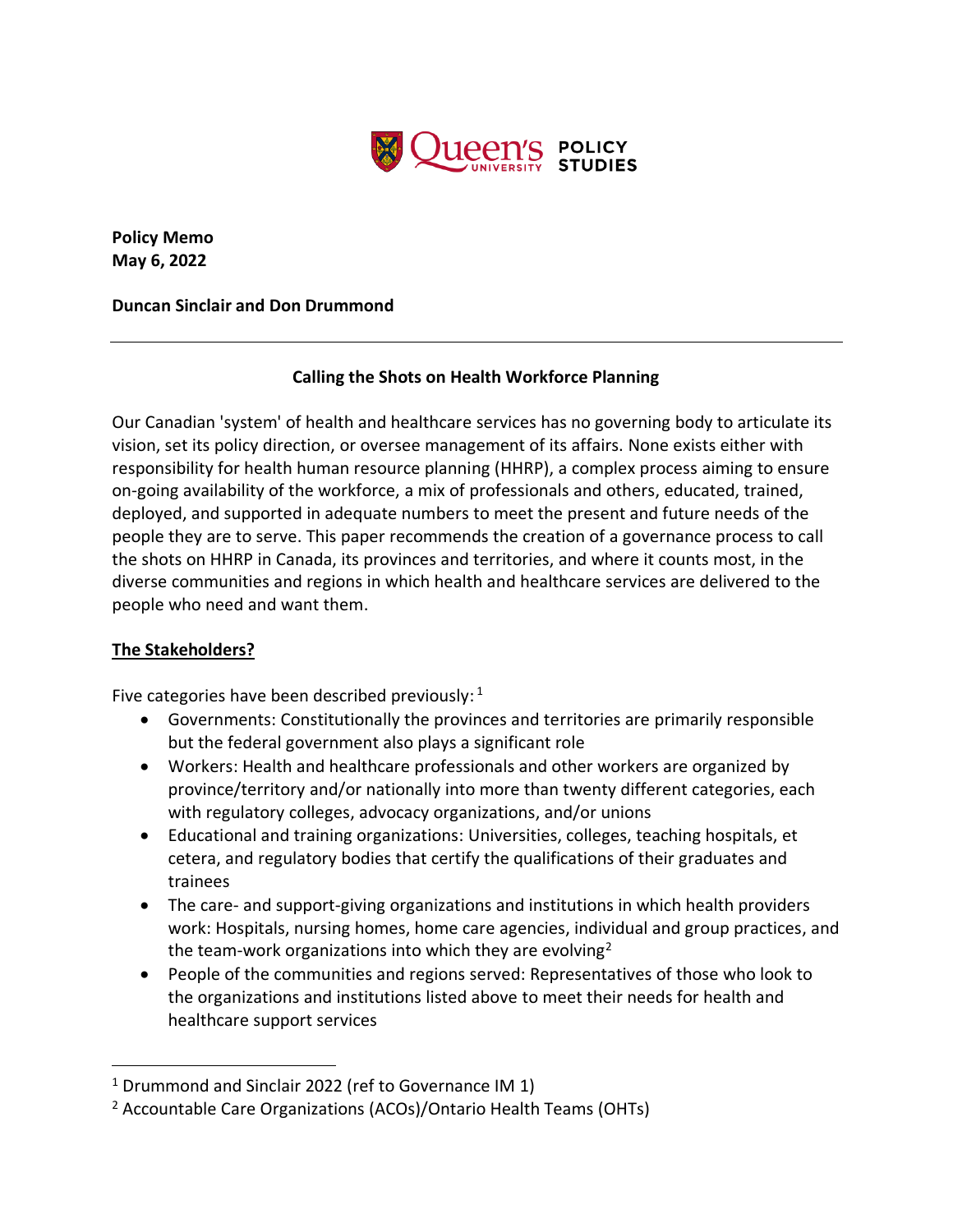Clearly both senior levels of government must have a 'say' in HHRP governance given the heavy investment of public funds both in the 'system's' on-the-ground provision of health and healthcare services throughout the different regions and communities of Canada and in the education and training of its workforce. HHRP is an issue important to the country as a whole, to the provinces and territories, and particularly to the many and diverse local and regional jurisdictions most concerned to ensure that qualified and capable health service providers are available to them to discharge their responsibilities to meet their populations' health and healthcare needs. HHRP is also, of course, of keen vocational interest to healthcare professionals and other workers and their advocate organizations, and the educational and other institutions in which they are taught, trained, and gain experience. And, above all, HHRP is vital to the people who are the beneficiaries of health's support and care and the institutions and organizations through which the workforce provides them.

#### **HHRP's Complexities**

These realities include five disparate but related factors:

- **Education:** While varied depending on the field, the education of most health professionals requires years of time, both at the career's beginning and continuing; it is also expensive. Learning in the university or college classroom is more than matched by its associated clinical training experience. Both are basically career-long activities made essential by continuing changes in health and healthcare services that are the fruits of contemporary research, creation of new knowledge and technologies, and the everchanging needs of the population, notably, at present, its ageing. The outcomes of today's HHRP can be anticipated to affect the 'system' over the subsequent 30 to 35 years of its workers' careers.
- **Competencies/Scopes of Practice:** Related are the desirable changes that flow from the increasing competencies required of health service providers derived from progress in the effectiveness of their education and clinical experience that enable their increased productivity and that of the health and healthcare 'system' generally. Every health service worker should be both enabled and provided with personally challenging and financially rewarding incentives to work to the upper limits of his or her competency/scopes of practice. Those scopes should be free of restrictions imposed by current billing entitlements or other profession-specific rules and regulations. HHRP over the mid- to long-term is particularly challenged to predict the degree to which current rules and regulations that essentially allow scopes of practice to be 'owned' by specific professions, can be changed. Teamwork, as it becomes predominant especially in primary care, will demand more and more role substitution. It will increasingly be the only way for primary care teams to meet the needs especially of their elderly patients as already scarce geriatricians, rheumatologists and other medical specialists with expertise in chronic physical and mental conditions retire; they cannot be replaced in the time available as the already high population of Canada's aged people peaks. Good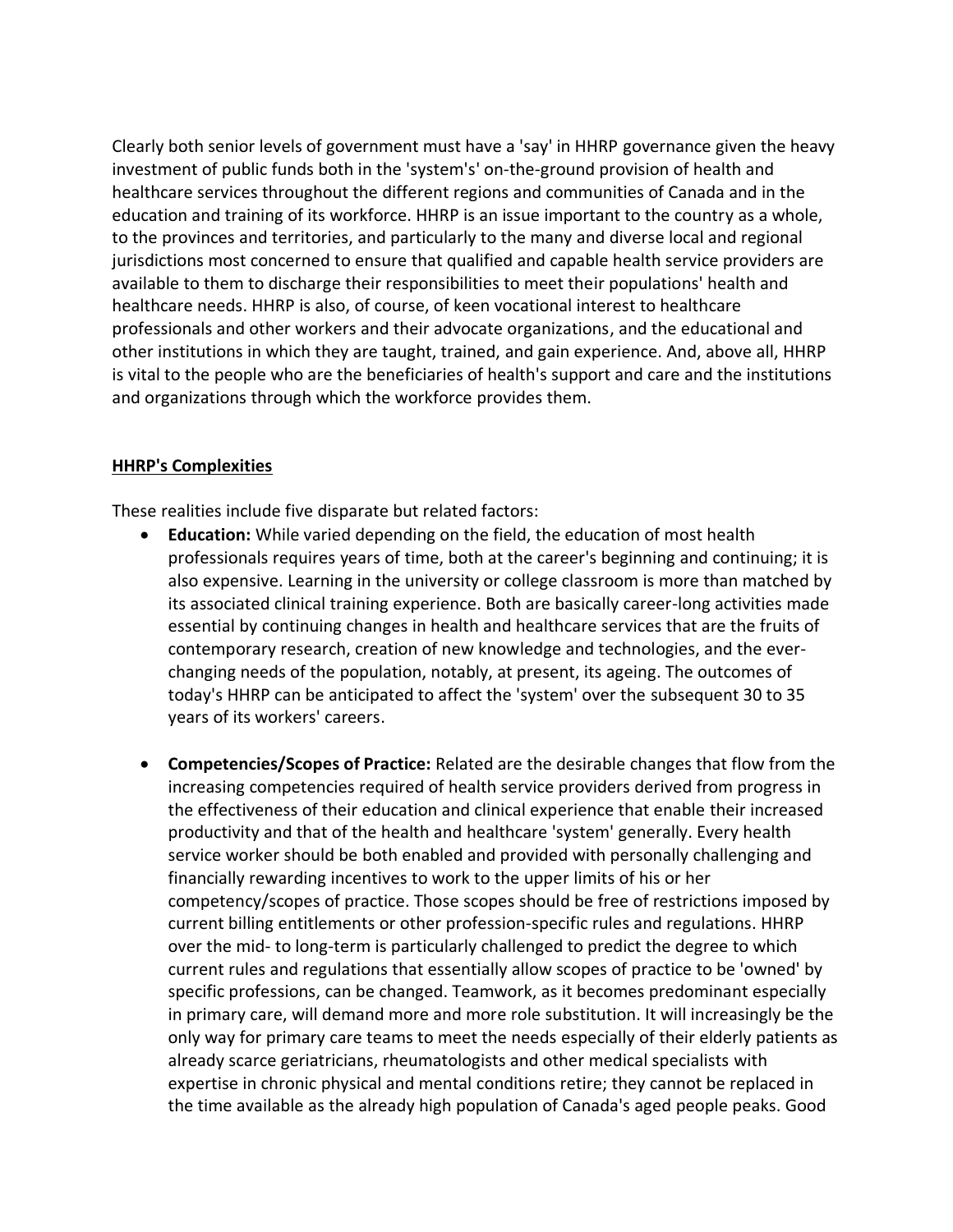examples of such role-sharing changes in recent years are the advent of nurse practitioners to complement family physicians in many roles and engaging pharmacists in the provision of Covid vaccinations in the on-going pandemic. Such augmentation of the service capabilities by the members of multi-professional provider teams is highly desirable not only to enhance their productivity and also control healthcare's high costs.

- **Mobility of Providers:** Given the desirable mobility of health service personnel (and Canadians generally) throughout the country, HHRP is of national concern, an issue reinforced by the fact that the education of health service personnel and their work subsequently is paid for to a very significant extent with money derived from differing public purses. The mobility of different categories of health service personnel by community, region, nationally, and internationally varies widely, depending largely on the relative attractiveness of employment opportunities<sup>3</sup> available, including their rates of recompense. No jurisdiction, whether province, territory, individual community or region is or should be close to 'water-tight' with respect to its health service personnel. Of concern related to the mobility of the workforce is the absence of national standards for licensure and unique identifiers for almost all regulated providers of health and healthcare services. A federal-provincial-territorial agreement to facilitate nationally recognized licensure, particularly for the most mobile, doctors and nurses, should be an urgent priority.
- **Population Needs:** The specific demand and need for health service personnel in their many categories will vary widely depending on the characteristics of the populations served by the service providers in their particular community or region. Once largely individual practices and stand-alone organizations, hospitals, nursing and retirement homes, and community service agencies, are gradually being succeeded by the teams referred to above, organized into Accountable Care Organizations (ACOs)<sup>4</sup>. It is at this operational level that the rubber of HHRP effectively hits the road in the form of having available a spectrum of well-qualified providers needed to meet the needs of communities/regions with greater or lesser numbers of seniors approaching or in retirement, industrial workers, Indigenous people, immigrants, in urban, rural, remote, sites, et cetera. Canada's populations and their needs for health/healthcare services are far from homogenous.
- **Retention:** The acute shortages of personal support workers and stress-related early retirements of many categories of nurses during the Covid pandemic illustrates the importance of good up-to-date supply/demand data and information including particularly on the length of workers' retention in their careers and by specific employers. Identification of the many factors that affect health and healthcare workers' job satisfaction and their decisions on how long to continue in their professions and jobs is obviously one of the many factors related to the success of HHRP. Effective planning

<sup>&</sup>lt;sup>3</sup> and in some cases, specific professional regulations

<sup>4</sup> OHTs in Ontario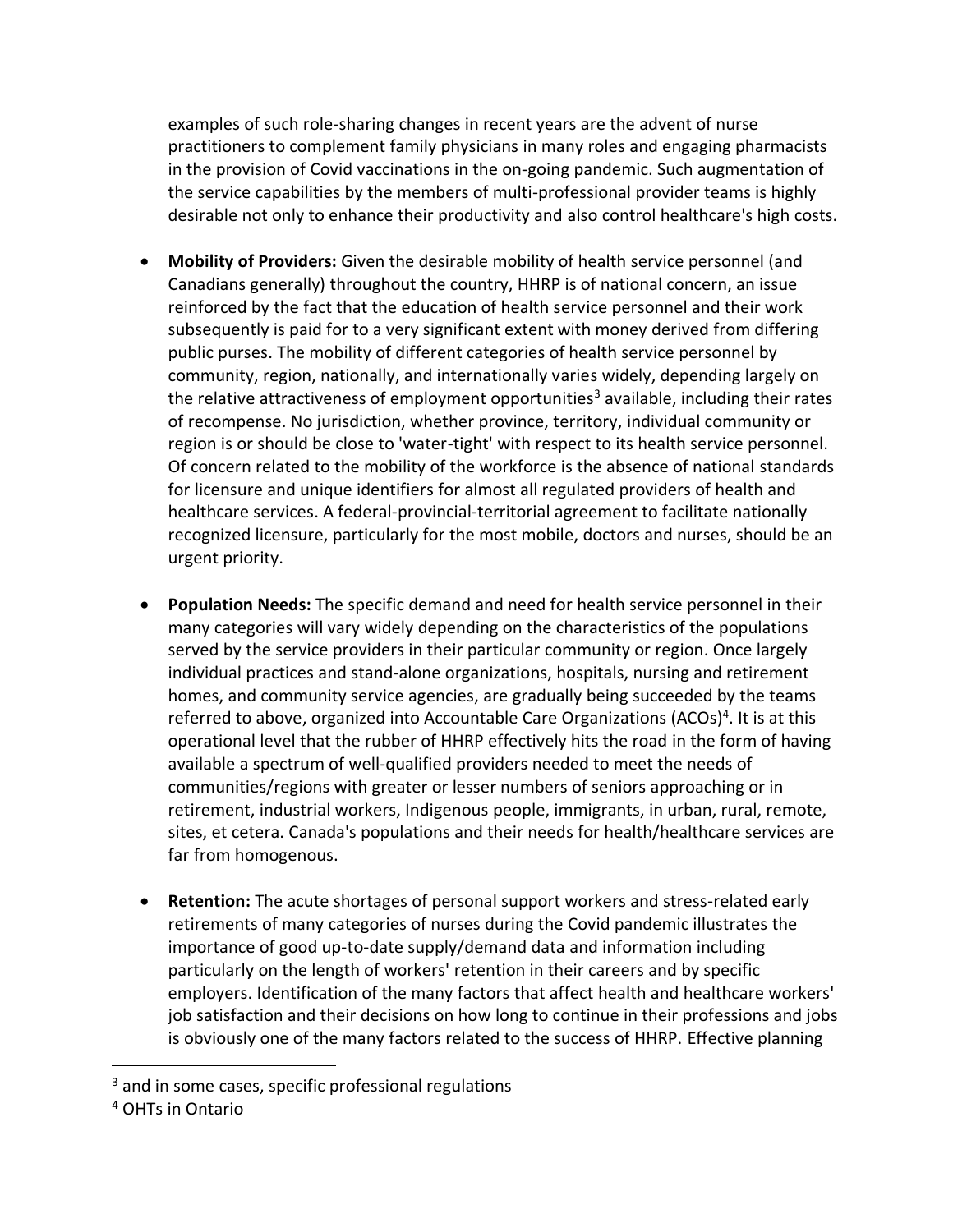will involve centrally the keepers of data and analysts of supply/demand projections, technical work in which a number of federal and provincial/territorial institutions are well experienced; the Canadian Institute for Health Information (CIHI) and Statistics Canada constitute the two major federal bodies while Ontario's Institute of Clinical Evaluative Science (ICES) and Manitoba's Population Research Data Repository (PRDR) are two examples of the latter. All these institutions, vital to all objectively informed planning are also in need of the same absent governance. Good up-to-date data and information must be brought to bear on every aspect of HHRP whether local/regional, provincial/territorial, or national. Independent of what is eventually done to provide effective governance of HHRP, work should proceed without delay on development of reliable sources and methods of collecting the currently fragmented and incomplete data and information essential to planning. That mandate and the resources required to discharge it should be given to the keepers and analysts of data and information straightaway by Canada's federal and provincial/territorial governments working together (see below).

### **The Structure and Function of HHRP Governance**

As pointed out previously<sup>5</sup> it is useful to consider from two perspectives the structure of a governance for HHRP and what it should be charged with doing:

- what would be ideal over the long-term and
- what is potentially do-able in the short i.e., now.

#### **The Ideal**

An effective governance structure, both for HHRP and for the health/healthcare 'system' as a whole, would be organized into three hierarchical tiers, national, provincial/territorial, and local/regional.

The **national** tier, would be an independent body of experienced appointees to focus on health human resource policies common to all tiers, supported by staff resources sufficient to consult with the range of stakeholders in HHRP, fully informed by the data and information available. The creation of such a body, obviously highly desirable from day one, has been a long time coming. In the interim, despite the duplication made necessary the other two tiers should not delay formation of the governance structures they need to proceed with HHRP without delay.

The **provincial/territorial** tier would have to be made up, much as now, of separate bodies in each province and territory. Each would provide policy direction to the government concerned and also, together with funding, to the organizations and institutions directly

<sup>&</sup>lt;sup>5</sup> Reference here to Calling the Shots on Health Workforce Planning, Drummond and Sinclair, Governance IM 2